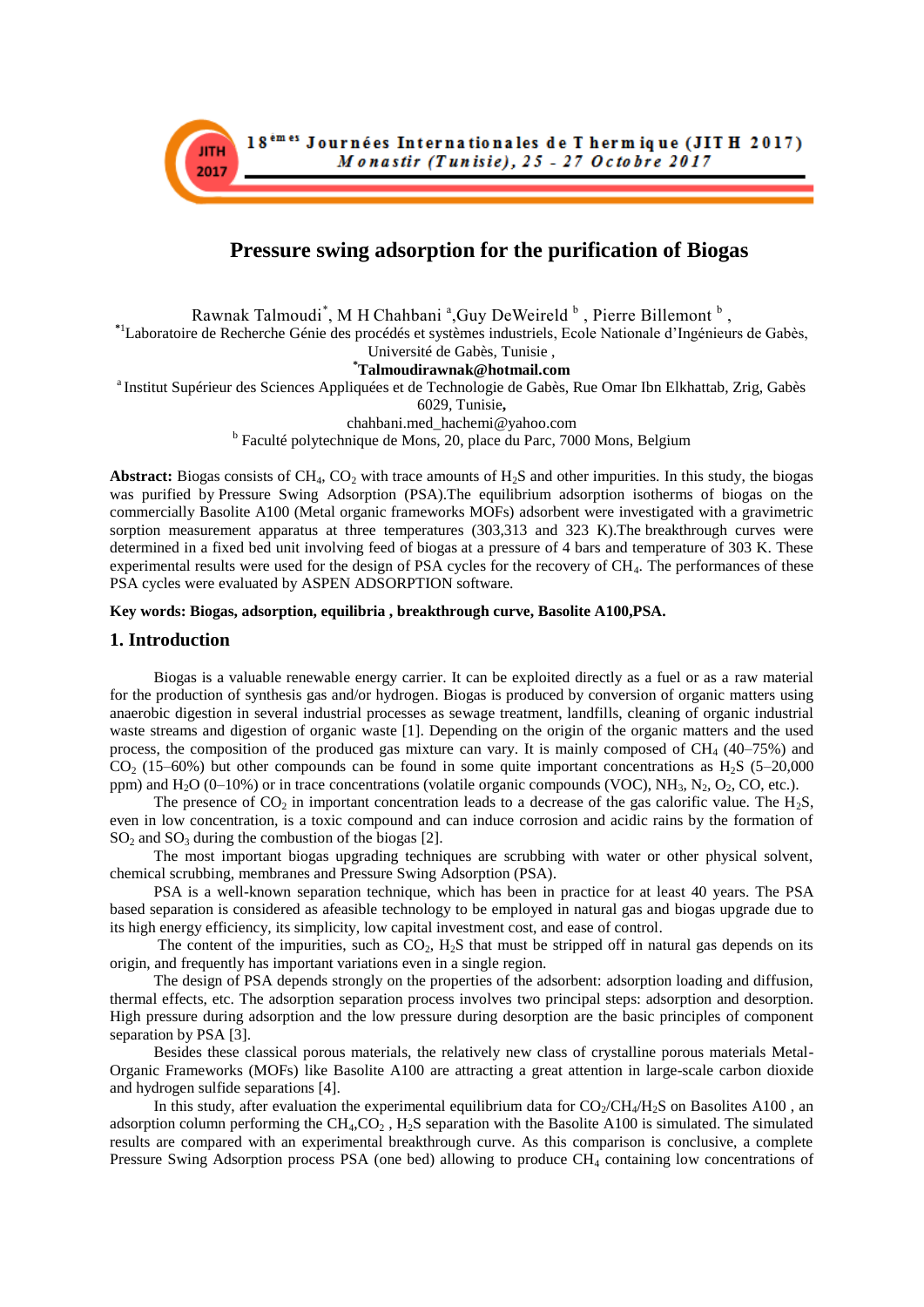CO<sub>2</sub> and H2S is finally simulated by ASPEN ADSORPTION. The recovery and purity of CH<sub>4</sub> were determined as 97,32% and 26%.

### **2. Experimental**

One of MOFs family was used to measure pure adsorption isotherms of  $CH<sub>4</sub>CO<sub>2</sub>$  and H<sub>2</sub>S. The commercially Basolite A100 is produced by BASF. This microporous material is consists of octahedral  $AIO<sub>4</sub>(OH)$ <sub>2</sub> units connected through 1,4-benzenedicarboxylate ligands.Its exchange surface according to the model of BET is in the range  $1100 - 1500$  m<sup>2</sup> / g [5,6].

The measurement of adsorption equilibrium isotherms of  $CH<sub>4</sub>,CO2$  and  $H<sub>2</sub>S$  was performed with a gravimetric method in a magnetic suspension microbalance (Rubotherm, Germany), refer to figure 1 for a Gravimetric set-up for adsorption measurement of pure gas on pourous materials.

This unit measures a succession of variations of a mass of a sample of adsorbent under different pressures in the system at a controlled temperature. The mass of adsorbent is weighed in a basket suspended by a permanent magnet through an electromagnet. The basket is placed in an adsorption cell operating at a range from vacuum to 15 MPa and at temperature range varying from 233 to 673 K [7].

Basolite A100 was activated at 200 C in a vacuum for 12 hours, whereas 1 was activated in a vacuum at ambient temperature for 48 hours.

Figure 2 shows scheme of a schematic representation of the adsorption column. Breakthrough curves were carried out using an adsorption column was able to operate with gas mixtures of three components and at flow rate from  $0.2$  to  $10$  Nl min<sup>-1</sup>.

The appropriate gas mixture mole fraction 60% CH<sub>4</sub>, 39,5% CO<sub>2</sub> and 0,5% H<sub>2</sub>S was fed into the column of 50 cm high at 4 bar pressure and at a temperature of 303 K. The properties of the fixed-bed used in breakthrough curves experiments are presented in Table 1.

This column was surrounded by a double envelope in which water circulates in order to maintain the temperature of the column constant during the measurements. The water circulation was provided by a bath Alpha R8 and three thermocouples are placed within the column for measuring the temperature. The effluent gas flow analysis is performed using a mass spectrometer (MS), it allows to follow the variation of the concentrations of biogas components  $(CH_4, CO_2, H_2S)$  with time.

The breakthrough curves performed after regeneration of the adsorbent under vacuum and at a precise temperature, flow rates necessary to obtain the desired gas concentrations are determined. , and we were realized the experience with recorded instructions.



Figure 1 : Gravimetric set-up for adsorption measurement of pure gas on pourous materials.



Figure 2: A schematic representation of the adsorption column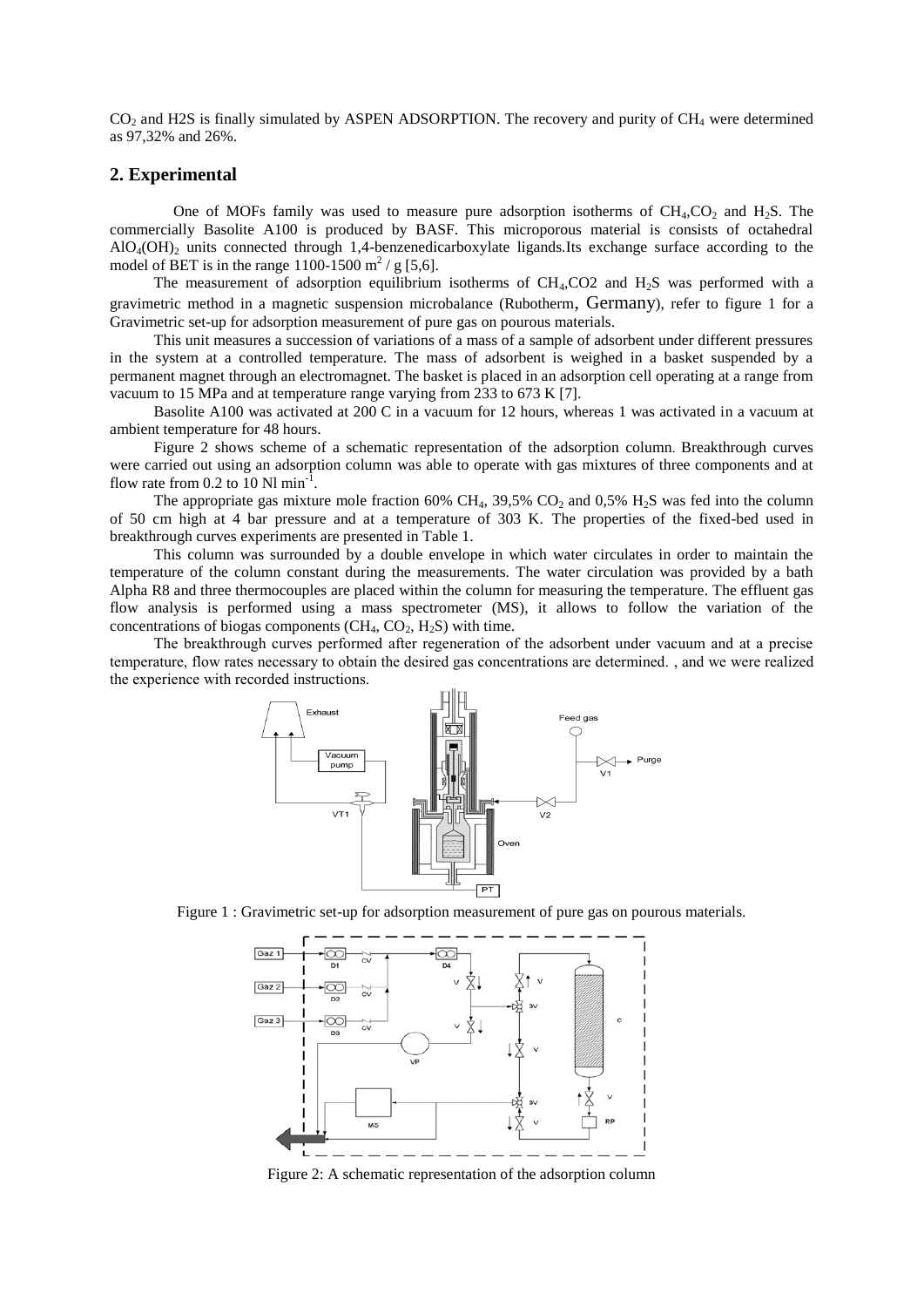## **2. Modeling and simulation**

# **2.1. Adsorption equilibrium**

The multicomponent extension of the Langmuir model [8] was used to predict adsorption isotherms of  $CH<sub>4</sub>, CO<sub>2</sub>$  and  $H<sub>2</sub>S$  based on parameters obtained from pure component. The adsorption model parameters listed in Table 1.

| Gas                                                             | $q_{m,i}$<br>mol.kg <sup>-1</sup> | $bar^{-1}$              |
|-----------------------------------------------------------------|-----------------------------------|-------------------------|
|                                                                 | 3,9                               |                         |
|                                                                 | 5,62<br>6,96                      | 0,132<br>0,398<br>0,942 |
| $\begin{array}{c} \rm CH_4 \\ \rm CO_2 \\ \rm H_2S \end{array}$ |                                   |                         |

Table 1 : Parameters of extended Langmuir model for the adsorption equilibrium of  $CH_4CO_2$  and  $H_2S$  on Basolite A100

#### **2.2. Fixed bed experiments**

Figure 3 (a),(b) and (c) shows the breakthrough curves. Breakthrough experiments are a prerequisite to understand the adsorption dynamics and to test the validity of a theoretical approach by dynamic mathematical models. The breakthrough curve of each component is represented separately using an appropriate axis scale.

To build such mathematical model some assumptions must be made,such as: ideal gas behavior for the gas phase, constant void fraction, local pressure drop following Ergun equation, absence of temperature gradients within the solid particle, and that the column wall only interchanges energy with the gas phase and the external environment [8].

Kinetics of adsorption on basolite A100 was described by LDF (linear driving force) approximation for diffusion and mass transfer within a particle [10]. The mathematical models and all parameters for simulate the adsorption step is detailed in table 3.

The equations constituting the model were estimated according to correlations existing in literature .The correlations employed in the estimation of heat transfer parameters are summarized in Table 4 [8].

#### **2.3. Cycle design**

An Numerical modelling of a Pressure swing adsorption PSA cycle was simulated using the same PDE model than for the breakthrough curve simulations.The model was described in table 3 and 4. This model of breakthrough and PSA was solved numerically using Aspen Adsorption software.A schematic diagram of one bed of PSA cycle is shown in figure 4.

In this study, One bed of PSA cycle used to recover the methane was Skarstrom-type comprising pressurization with gas mixtures, an adsorption and production, a countercurrent blowdown step to regenerate the adsorbents and a purge with product steps .

The conditions to run one bed of PSA simulation were: mixture composition:  $60\%CH_4$ ,  $39,5\%CO_2$  and 0,5% H2S. Feed pressure was kept constant at 4 bar while blowdown and purge were done at 1 bar. The duration of the different steps of the process are equal to 140 s for the adsorption and desorption steps, and 60 s for the pressurization and depressurization steps.

The performance of the PSA cycle was evaluated according two parameters: purity and recovery of product (methane) [9].They are defined by

$$
Purity = \frac{\int_{t_{feed}}^{t_{feed}} C_{CH_4} v|_{z=L} dt}{\left(\int_{0}^{t_{feed}} C_{CH_4} v|_{z=L} dt + \int_{0}^{t_{feed}} C_{CO_2} v|_{z=L} dt + \int_{0}^{t_{feed}} C_{H_2} v|_{z=L} dt\right)}
$$
(1)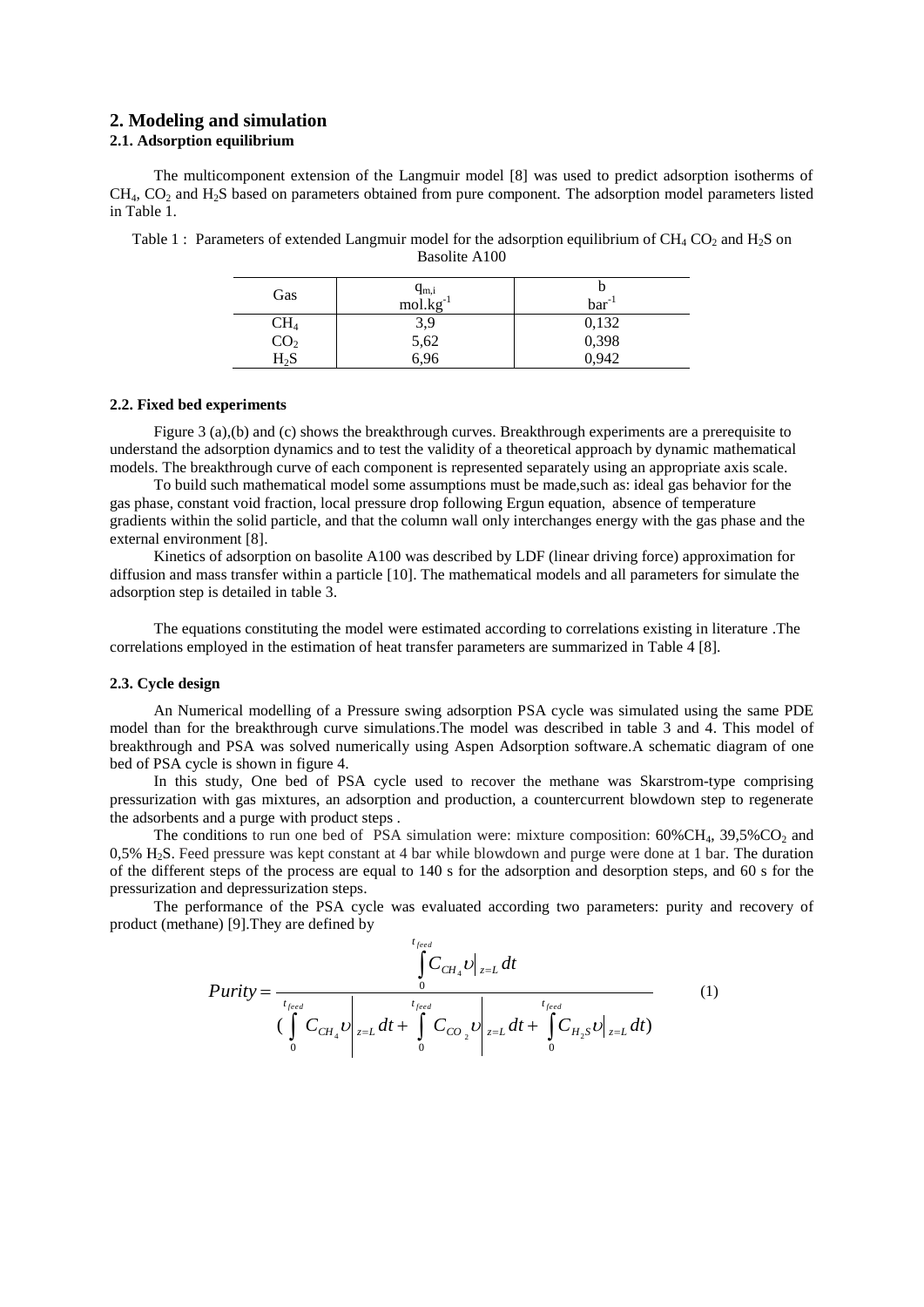$$
\text{Re\,} \text{cover}\text{y} = \frac{\int_{0}^{t_{feed}} C_{CH_4} v \Big|_{z=L} dt - \int_{0}^{t_{pauge}} C_{CH_4} v \Big|_{z=L} dt}{\int_{0}^{t_{feed}} C_{CH_4} v \Big|_{z=0} dt}
$$
(2)

Where  $t_{\text{feed}}$  and  $t_{\text{pure}}$  are feed and purge times, respectively.

Table 2 : Properties of the column used and the Physical properties of adsorbent and of the fixed-bed breakthrough curves on Basolite A100

| Parameter                        | Value   | Unit                                     |
|----------------------------------|---------|------------------------------------------|
| Bed porosity $(\epsilon)$        | 0,382   |                                          |
| Bed length                       | 0.5     | m                                        |
| Bed diameter                     | 0,0217  | m                                        |
| Column wall specific heat        | 500     | $J kg^{-1} K^{-1}$<br>Kg.m <sup>-3</sup> |
| Column wall density              | 7990    |                                          |
| Particle diameter                | 0,00343 | m                                        |
| Adsorbent specific heat capacity | 1264    | $J kg^{-1} K^{-1}$<br>Kg.m <sup>-3</sup> |
| Particle density                 | 497     |                                          |

Table 3 : Mathematical model for fixed bed and PSA used for methane-carbon dioxide-hydrogen sulfide

| separation                 |                                                                                                                                                                                                                                                                                                                                                                                                                |  |  |  |
|----------------------------|----------------------------------------------------------------------------------------------------------------------------------------------------------------------------------------------------------------------------------------------------------------------------------------------------------------------------------------------------------------------------------------------------------------|--|--|--|
| Continuity equation        | $\frac{\partial C}{\partial t} + \frac{\partial (v_{g}C)}{\partial Z} + \frac{(1-\varepsilon)}{\varepsilon} \frac{\partial q}{\partial t} = -D_{z} \frac{\partial^{2} C}{\partial Z^{2}}$                                                                                                                                                                                                                      |  |  |  |
| Ergun equation             | $\frac{\partial P}{\partial Z} = 150 \frac{(1-\varepsilon)^2}{\varepsilon^2 d_*^2} \mu v_g + 1.75 \frac{(1-\varepsilon)}{\varepsilon d} \rho_g v_g^2$                                                                                                                                                                                                                                                          |  |  |  |
| linear driving force (LDF) | $\frac{\partial q}{\partial t} = k_m (q^* - q) = \frac{15D_c}{r_n^2} (q^* - q)$                                                                                                                                                                                                                                                                                                                                |  |  |  |
| Extended Langmuir model    | $q = q_m \frac{b_j P}{1 + \sum b_i P}$ , $b = b_o \exp{\frac{E}{T}}$                                                                                                                                                                                                                                                                                                                                           |  |  |  |
|                            |                                                                                                                                                                                                                                                                                                                                                                                                                |  |  |  |
| Heat balance               | $\label{eq:2.1} \left  \begin{array}{cc} \varepsilon a_f \rho_g C_{\scriptscriptstyle{pg}} \frac{\partial T_g}{\partial t} - \varepsilon a_f k_g \frac{\partial T_g}{\partial Z^2} \end{array} \right  = - \varepsilon a_f \rho_g C_{\scriptscriptstyle{pg}} \upsilon_g \frac{\partial T_g}{\partial Z} + a_s h_{\scriptscriptstyle{sg}} (T_s - T_g) + \varepsilon P_i h_{\scriptscriptstyle{wg}} (T_w - T_g)$ |  |  |  |
| Sorbent heat Balance       | $a_f \rho_s C_{ps} \varepsilon \frac{\partial T_s}{\partial t} - a_s k_s \frac{\partial^2 T_s}{\partial T^2} = a_s h_{sg} (T_s - T_s) - a_f \partial H \frac{\partial q}{\partial t}$                                                                                                                                                                                                                          |  |  |  |
| Column heat Balance        | $a_w \rho_w C_{\rho w} \frac{\partial T_w}{\partial t} - a_w k_w \frac{\partial^2 T_w}{\partial z^2} = \varepsilon_w P_l h_{wg} v_g (T_g - T_w) + P_o h_{wa} (T_g - T_w)$                                                                                                                                                                                                                                      |  |  |  |

| Table 4 : Correlations used for estimation of heat transfer parameters |
|------------------------------------------------------------------------|
|------------------------------------------------------------------------|

| Film heat transfer (Ruthven, 1984)                                        | $Nu = (2.0 + 1.1 \text{Re}^{0.6} \text{Pr}^{1/3}), \quad Nu = \frac{k_g d_p}{\lambda_c}, \text{Pr} = \frac{\mu_g C_{pg}}{\lambda_c}, \text{Re} = \frac{\rho_g v_g d_p}{\mu_c}$                                                                                                           |
|---------------------------------------------------------------------------|------------------------------------------------------------------------------------------------------------------------------------------------------------------------------------------------------------------------------------------------------------------------------------------|
| heat transfer between gas and wall<br>(Molerus, 1993)                     | $Nu = (3.66^{3} + 1.61^{3} P e_{w,i} \frac{d_{p}}{L})^{1/3}, P e_{w,i} = \frac{\rho_{g} v_{g} C_{pg} d^{*}_{p}}{\lambda_{c}}, d^{*}_{p} = \frac{2\varepsilon}{3(1-\varepsilon)} d_{p}$                                                                                                   |
| heat transfer between the ambiant and the<br>wall (Kreith and Bohn, 1993) | $\big ^{Nu} = (0.023 \text{ Re}^{0.8} \text{ Pr}^{1/3}) \cdot Nu = \frac{k_{we}D_h}{\lambda_{\text{water}}} \cdot \text{ Pr} = \frac{\mu_{\text{water}}C_{p,\text{water}}}{\lambda_{\text{water}}} \cdot \text{ Re} = \frac{\rho_{\text{water}}D_{\text{water}}D_h}{\mu_{\text{water}}}$ |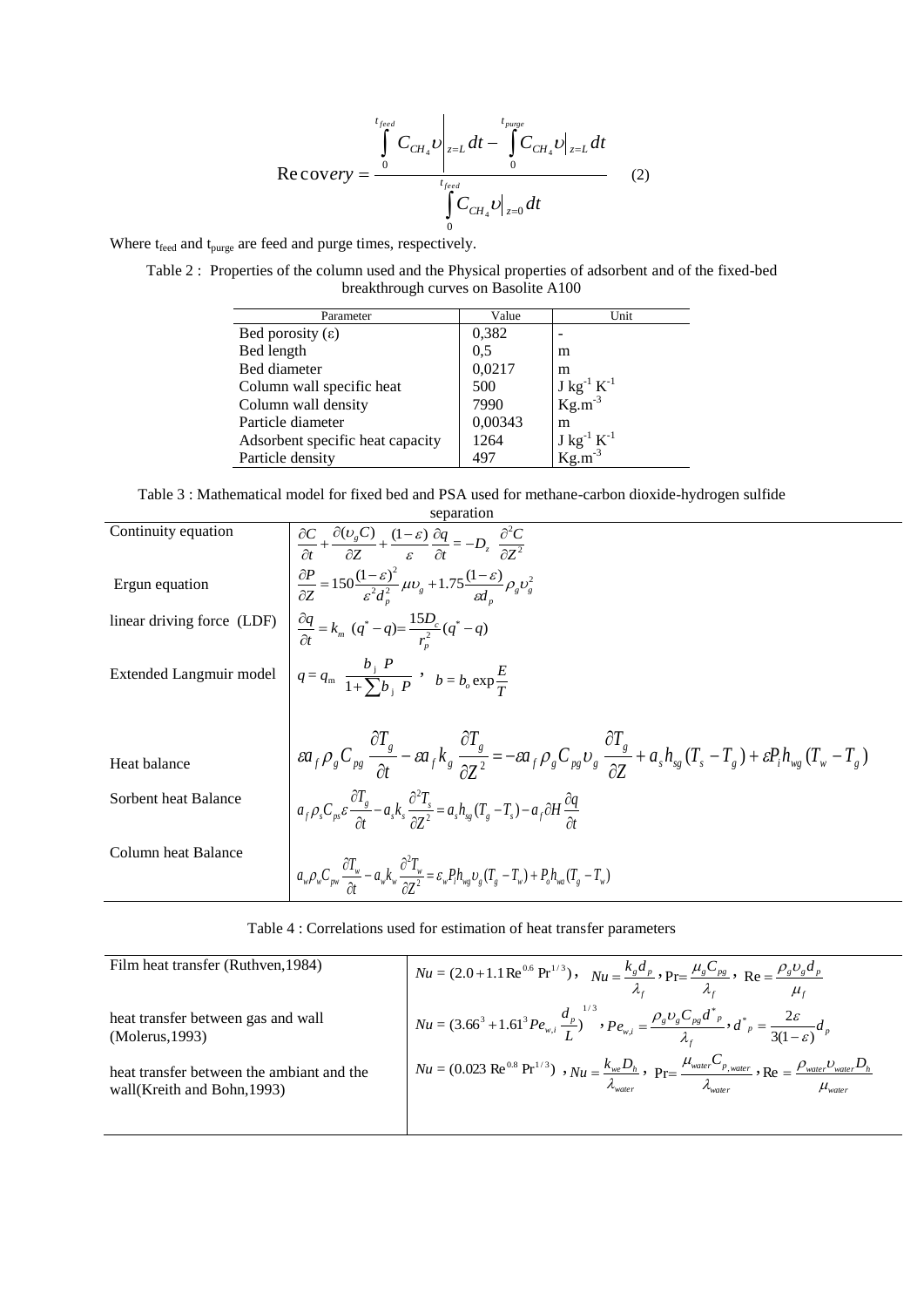

Figure 3: Breakthrough curve at 4 bars and 303 K for a mixture of 5 %  $H_2S$ , 39.5% CO<sub>2</sub> and 60% CH<sub>4</sub> over a bed of Basolite A100 initially full of methane; Filled Solid lines and symbols represent curve data fittings experimental and using Aspen adsorption respectively.

|                                                                 | П                       | Ш                    | IV                        |
|-----------------------------------------------------------------|-------------------------|----------------------|---------------------------|
|                                                                 |                         |                      |                           |
|                                                                 |                         |                      |                           |
| Adsorption                                                      | Blowdown                | Purge                | Pressurization            |
| 4 bar                                                           | $4bar \rightarrow 1bar$ | 1 bar                | 1 bar $\rightarrow$ 4 bar |
| 60% CH <sub>4</sub> ;39,5% CO <sub>2</sub> ;5% H <sub>2</sub> S |                         | 100% CH <sub>4</sub> |                           |

Figure 4 : One bed of Cycle sequence used in PSA simulation

# **3. Results and discussion**

The breakthrough experimental results agree well with the predicted results, this shows clearly the reliability of the mathematical model to simulate the adsorption process. Methane, more weakly adsorbed, was the first component detected at the bed outlet after 500 s and carbon dioxide,was the second component detected after 650 s and hydrogen sulfide*,*more strongly adsorbed, is not detected before 1500 s. For an initial period of 500 s, only methane is exiting the bed, which corroborates the ability of Basolite A100 to separate concentrated carbon dioxide/methane/ hydrogen sulfide mixtures.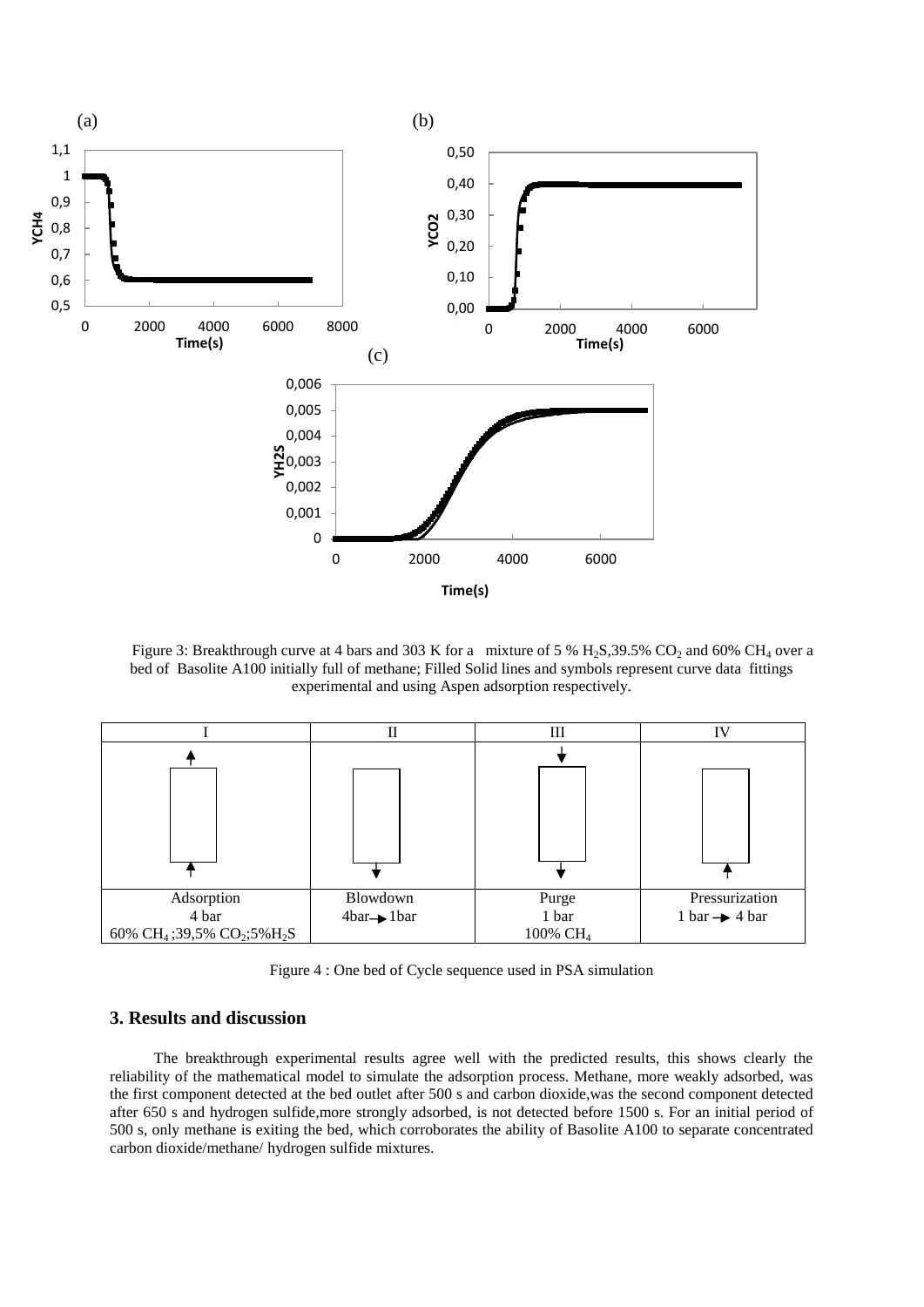The simulation of breakthrough curve has to be mentioned that these breakthrough curves are useful to determine the mass transfer coefficient  $k_m$ , obtained as a fitting parameter from these curves and then used in all the PSA simulations. The mass transfer coefficient of  $CH_4$ , CO<sub>2</sub> and H<sub>2</sub>S are, respectively, 0,8; 5 and 0,08 (1/s).

The steady state was obtained after 15 cycle. In Figure 5 we show the pressure history at the outlet of the column for cycle 15 and the evolution of the  $CH_4$  mole fraction in the end of adsorption step.

During the adsorption step the  $CO<sub>2</sub>$  front moves forward in the bed and the step is stopped before the front breaksthrough the bed.

The results of purity confirm the possibility of using the Basolite A100 for the enrichment of biogas containing CH<sub>4</sub>, CO<sub>2</sub> and H<sub>2</sub>S (respectively 60%, 39,5% and 0,5%) to obtain a flow containing at least 97,32 % of CH<sup>4</sup> with a product recovery of 26%.





Figure. 5. One column simulation of PSA for CH4–CO2–H<sub>2</sub>S separation using Basolite A100.Cycle scheme is shownin Fig. 4 and operating conditions in Table 2.Results presented are : (a) pressure history of dynamic cycle used in simulation for PSA Cycle 15 and (b) the evolution of the  $CH<sub>4</sub>$  mole fraction in the end of adsorption step exiting the column.

### **Conclusion**

The first part of this study, a sample of Basolite A100 was successfully evaluated for the upgrade of methane by Pressure Swing Adsorption. The second part, it consists in performing the breakthrough curve of the limiting separation according to the selectivity values  $(CO_2/CH_4/H_2S)$ . The results show that this separation is applicable. Moreover, the simulated curves are in good agreement with the experimental curves.

The last step of the study is the simulation of a complete PSA process. In the simulation conditions, the produced flow contains at least 97,32% of CH<sub>4</sub>. So, the simulation shows the feasibility of the separation of  $CO<sub>2</sub>$ and  $H_2S$  from CH<sub>4</sub> by such a process using the Basolite A100 as adsorbent.

#### **Nomenclature**

Symbole

 $a_f$  superficial free flow area,  $m^2$  $a_w$  column cross-sectional area,  $m^2$ *b* langmuir equation parameter,*bar-1*  $b<sub>s</sub>$  langmuir equation parameter,*bar<sup>-1</sup> C* concentration, *mol.m-3*  $C_{pg}$ gas heat capacity,  $J kg^{-1} K^{-1}$  $C_{ps}$ sorbent heat capacity,  $J kg^{-1} K^1$  $C_{\mu\nu}$ column wall heat capacity,  $J kg^{-1} K^1$  $C_{p, \text{water}}$  water heat capacity, *J kg*<sup>-1</sup>  $K^1$  $d_n$  particule diameter,*m d <sup>p</sup>* \* equivalent particle diameter, *m*  $D_h$  hydraulic diameter, *m D z* axial dispersion coefficient,  $m^2 \cdot s^{-1}$ *E* langmuir equation parameter  $h_{sg}$  sorbent to gas heat transfer coefficient,  $W m^2 K^1$  $h_{we}$  column wall to gas heat transfer coefficient,*W m-2*  $K^I$  $h_{wa}$  column wall to water heat transfer coefficient,  $W m^2 K^1$  $k_{\circ}$  $k_e$  gas conduction,  $W m^{-1} K^{-1}$  $k_m$  $k_m$  mass transfer coefficient,  $s^2$  $k_{s}$  $k<sub>s</sub>$  sorbent conduction,  $W m<sup>-1</sup> K<sup>-1</sup>$  $k_w$  $k_w$  column wall conduction,  $W m^{-1} K^{-1}$  $k_{\text{w}e}$  column wall and water conduction coefficient,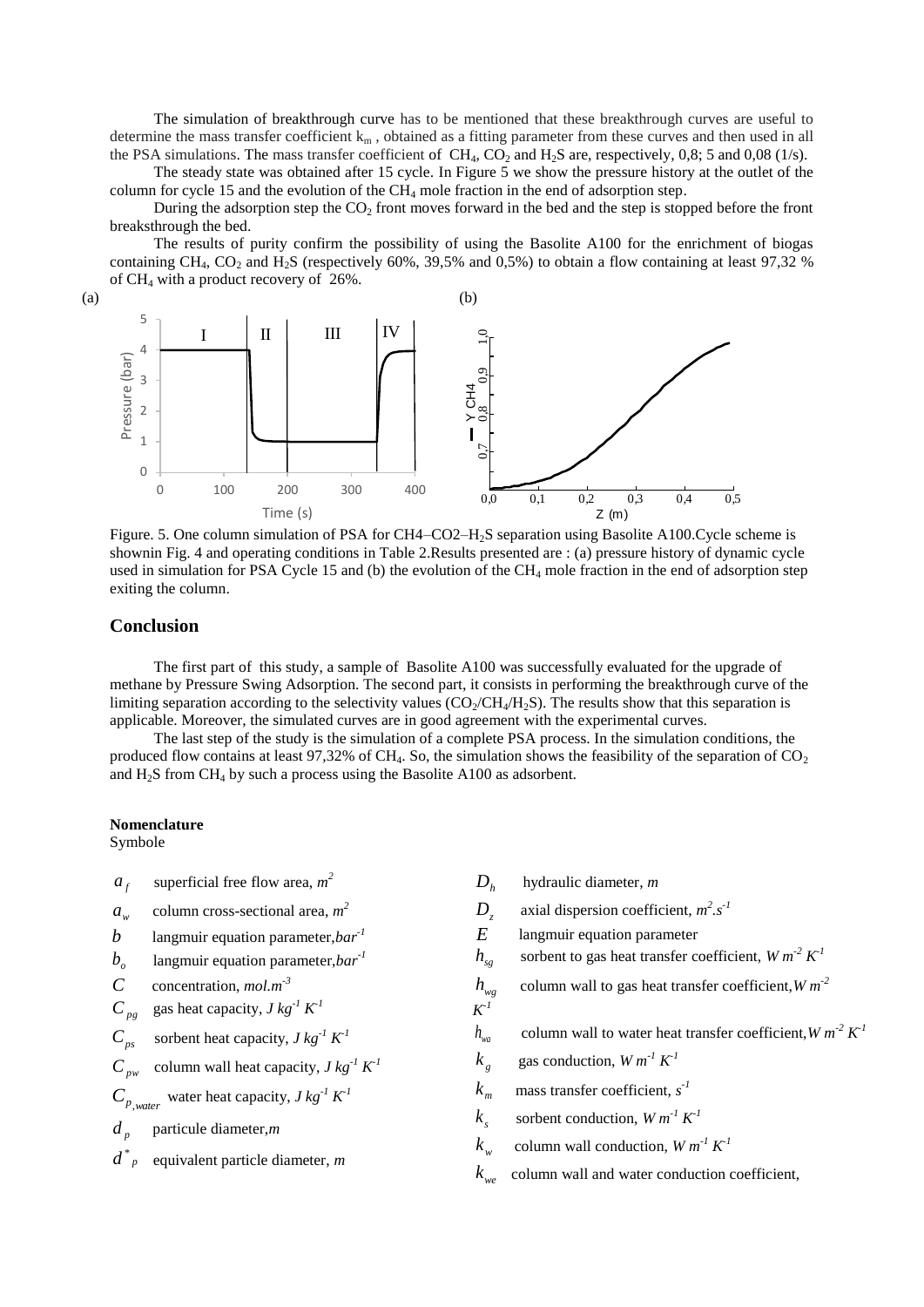$W m^{-1} K^{-1}$ 

- *L* bed height, *m*
- *q* average adsorbed concentration, *mol.m-3*
- $q^{\dagger}$ *q* equilibrium adsorption concentration, *mol.m-3*
- *qm*,*<sup>i</sup>* adsorption capacity of the amount, *mol.kg-1*
- *P* partial pressure, *Pa*
- *Pi* column inner perimeter, *m 2*
- $P_{o}$ column outer perimeter, *m 2*
- $r_{p}$ *r* pellet radius, *m*
- *t* time, *s*
- $T_{g}$ gas temperature, *K*
- $T<sub>s</sub>$ sorbent temperature, *K*
- *Tw* column wall water temperature, *K*
- Z axial coordinate, m
- ∂H differential heat of adsorption, *kJ mol-1*

### **Références**

- [1] O. Jönsson, E. Polman, J.K. Jensen, R. Eklund, H. Schyl, S. Ivarsson, in: World Gas Conference Tokyo 2003, International Gas Union, Oslo, Norway, 2003, pp. 9–18.
	- [2] E. Ryckebosch, M. Drouillon, H. Vervaeren, Biomass Bioenergy 35 (2011) 1633–1645.
	- [3] D.R. Pande, C. Fabiani, Gas Sep. Purif. 3 (1989) 143–147.
	- [4] A.R. Millward, O.M. Yaghi, J. Am. Chem. Soc. 127 (2005) 17998–17999.
- [5] Alhamami M., Doan H., Cheng C.,A review on breathing behaviors of metal-Organic-Frameworks (MOFs) for gas adsorption.Materials *2014, pp 3198-3250.*
- [6] Christopher H and al., Engineering the Optical Response of the Titanium-MIL-125 Metal− Organic Framework through Ligand Functionalization. Journal of the American chemical society 2013, pp 10942−45.
- [7] Paschke T., Dreisbach F.,ECBM: Gravimetric Adsorption Measurements Under Realistic Conditions Using Teledyne Isco Syringe Pumps ,Rubotherm GmbH, Bochum, Germany.
- [8] Ruthven, D. M., Principal of Adsorption and Adsorption Processes, John Wiley & Sons, New York 1984.
- [9] A.C José and al,Separation of n/iso paraffins by PSA.J.separation and purification technology.20(2000) 97- 110.
- [10] Lei M., Vallires C., Grevillot G., Latifi M.A. Modeling and Simulation of a Thermal Swing Adsorption Process for CO2 Capture and Recovery[.Industrial and Engineering Chemistry Research](https://www.researchgate.net/journal/0888-5885_Industrial_Engineering_Chemistry_Research) 2013 ,pp 7526–33.
- Symboles grecs
- $\epsilon$  void fraction
- dynamic viscosity, *Pa s*

*water* water dynamic viscosity , *Pa s*

 $v_g$  interstitial velocity, *m s<sup>-1</sup>* 

 $U_{\text{water}}$  interstitial velocity in column of water, *m* s<sup>-1</sup>

- $\varphi_{g}$  gas density, *kg*  $m^{-3}$
- $\rho_s$  sorbent density, *kg*  $m^{-3}$
- $\rho_w$  column wall density, *kg*  $m<sup>-3</sup>$
- $\rho_{\text{water}}$  water density,  $kg \, m^3$
- $\lambda_f$  heat axial dispersion coefficient, *W*  $m^2 K^1$
- $\lambda_{water}$  water axial dispersion coefficient,  $W m^2 K^1$